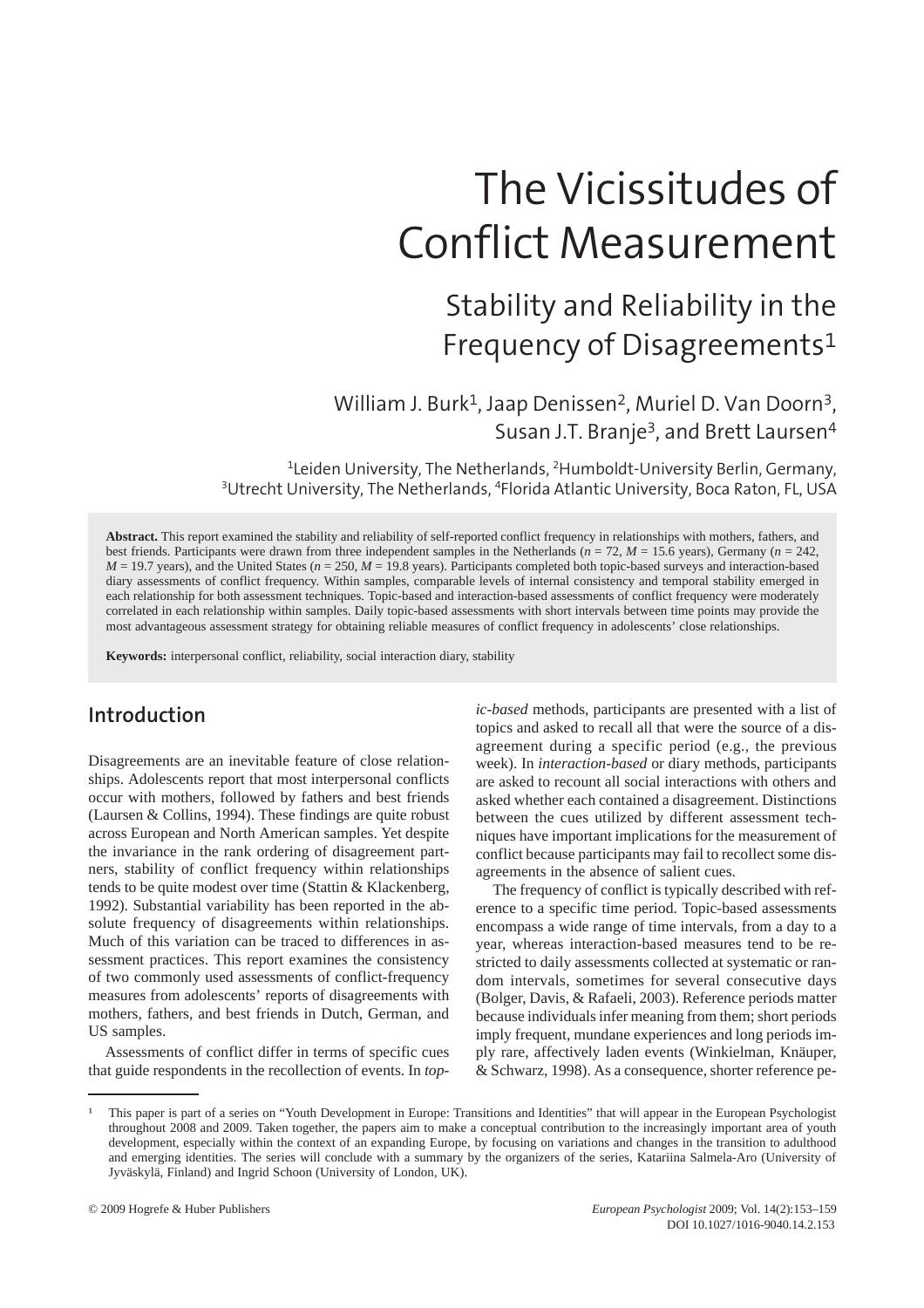riods should increase the likelihood that all disagreements will be described. Furthermore, because longer time frames for the recall of conflict increase biases linked to relationship representations (Feeney & Cassidy, 2003), shorter reference periods are less likely to be confounded with perceptions of the relationship. However, questions remain as to whether brief reference periods provide an adequately consistent (reliable) measure of conflict frequency.

In the present study, we examined temporal and internal consistency of interaction-based assessments of daily conflict using social interaction diaries and topic-based assessments of daily, weekly, and monthly disagreements. Consistent with previous research (Laursen & Koplas, 1995; Stattin & Klackenberg, 1992), we anticipated that topicbased measures of conflict frequency would display moderate levels of consistency. Less is known about the consistency of conflict frequency assessed with interactionbased methods. We expected there would be somewhat more stability in measures based on longer reference periods because estimates are more likely to be affected by perceptions of the relationship. We also suspected that youth reports of disagreements with parents would be more consistent than conflicts with friends because youth tend to have more emotionally intense disagreements with parents (Laursen & Koplas, 1995; Thomas & Diener, 1990). This is one of the first studies to examine the consistency of conflict frequency in close relationships of older adolescents during the transition to young adulthood, yet we tentatively expected similar, moderate levels of consistency across assessments and relationships, within samples. Finally, we expected topic- and interaction-based assessments of conflict to be moderately to highly correlated within samples.

#### **Method**

#### **Participants and Procedures**

#### **Dutch Sample**

Participants included 72 youth (32 boys and 40 girls) between 14 and 16 years of age  $(M = 15.6)$ . Adolescents were recruited from the CONAMORE study (see Van Doorn, Branje, Hox, & Meeus, in press, for sampling procedures). Adolescents described weekly disagreements with mothers, fathers, and best friends approximately 6 months prior to, and 6 months after completing social interaction diaries for 7 consecutive days. Participants received the diary by mail with written instructions, and a postage-paid envelope in which they could return the completed diary. Of the 113 adolescents initially invited, 90 agreed to participate, and 72 adolescents returned completed diaries. Analyses contrasting participants and those who did not return the diary in terms of demographic and study measures indicated only

#### **German Sample**

Participants included 242 females between 14 and 22 years of age ( $M = 19.7$ ). Of these, 43% ( $n = 104$ ) were university students. Individuals completed an online survey describing monthly disagreements with their mother and friend immediately prior to completing an online diary for 7 consecutive days. Publicity for the study was generated through links on websites dedicated to psychological research, postings on online forums, and popular media outlets. Of the 3,106 individuals who initially participated, 1,865 were excluded for not completing 7 consecutive days of the diary, and 999 were excluded for not meeting other selection criteria (e.g., reporting on relationship with father). Analyses contrasting participants and those who did not complete the diary in terms of demographic and study measures indicated only one significant difference: Participants reported less frequent monthly conflicts with best friends than nonparticipants.

#### **US Sample**

Participants included 250 students (124 females and 126 males) enrolled in a public university in southeastern Florida (USA). Participants ranged from 18 to 22 years of age  $(M = 19.8)$ . The sample consisted of 47.2% European Americans, 18.8% Hispanic Americans, 18.4% African Americans, 6.4% Asian Americans, and 9.2% with blended ethnic backgrounds. A precondition for inclusion in the study was living at home with at least one biological parent. A total of 58.0% lived with two biological parents, 22.4% lived with one biological parent and one step-parent (or significant other), and 19.6% lived in single-parent households. Students described daily disagreements with each parent approximately 1 day prior  $(M = 0.63, SD = 2.39)$  and 2 days after  $(M = 1.40, SD = 1.90)$  completion of social interaction diaries of 7 consecutive days. Participants were given written and oral instructions by trained research assistants describing how to complete the diary. Of the 276 students who initially agreed to participate, 26 (10.6%) failed to complete all three assessments. Attrition analyses indicated participants did not differ from nonparticipants on any demographic or study measures.

#### **Measures**

#### **Topic-Based Assessments**

Participants in the Dutch and US samples completed versions of the Interpersonal Conflict Questionnaire (Laursen, 1993). Dutch participants were asked to recall the frequen-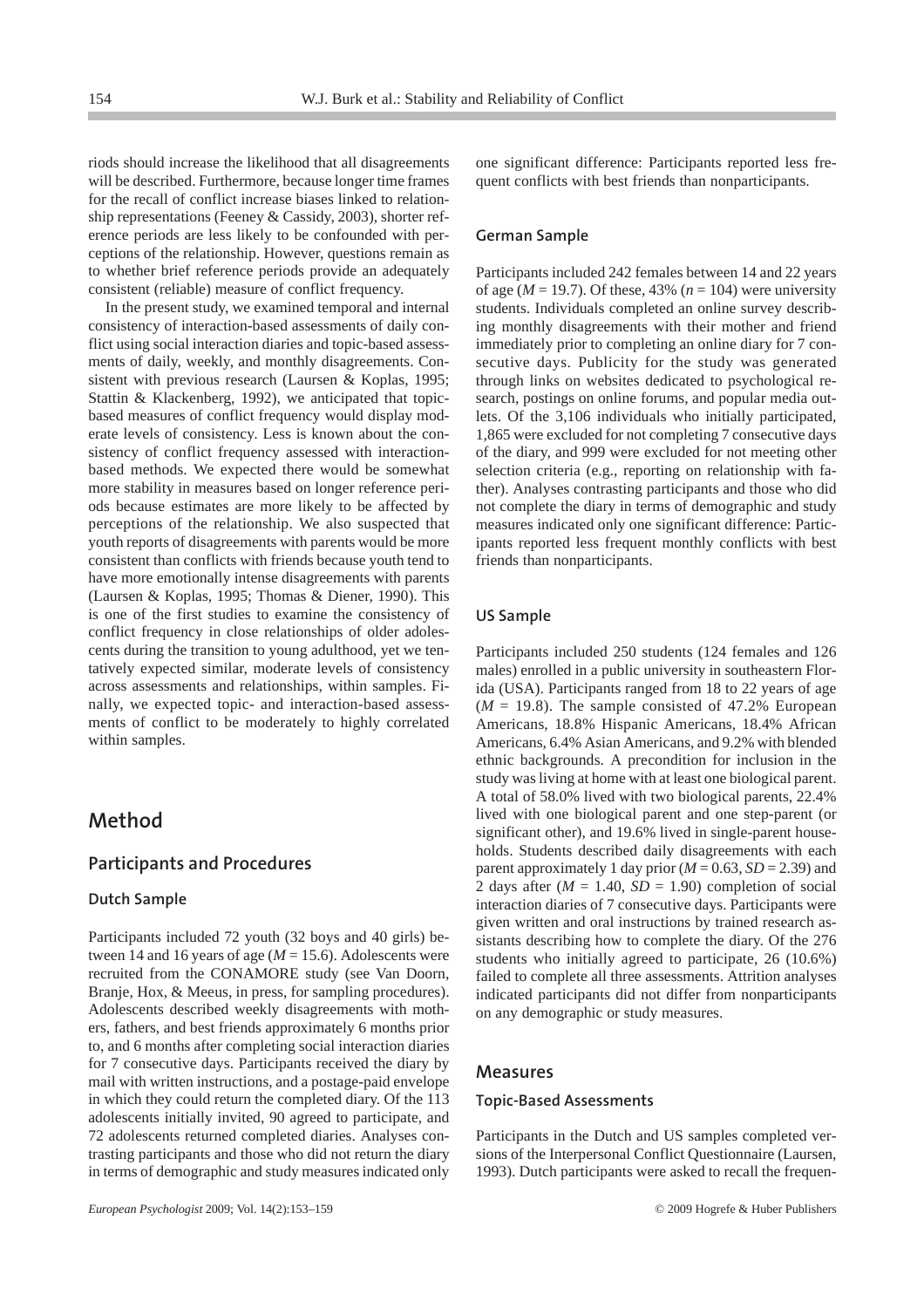| Conflict measure                        | Mother-child conflict |         |          |      | Father-child conflict |          |      | Friend conflict |          |  |
|-----------------------------------------|-----------------------|---------|----------|------|-----------------------|----------|------|-----------------|----------|--|
|                                         | M                     | (SD)    | $\alpha$ | M    | (SD)                  | $\alpha$ | M    | (SD)            | $\alpha$ |  |
| Dutch sample $(n = 72)$                 |                       |         |          |      |                       |          |      |                 |          |  |
| Topic-based weekly conflict (prediary)  | 1.87                  | (0.57)  | .90      | 1.75 | (0.55)                | .92      | 1.28 | (0.34)          | .92      |  |
| Topic-based weekly conflict (postdiary) | 1.88                  | (0.56)  | .92      | 1.75 | (0.54)                | .93      | 1.26 | (0.32)          | .93      |  |
| Interaction-based conflict              | 0.41                  | (0.40)  | .69      | 0.26 | (0.31)                | .74      | 0.23 | (0.31)          | .53      |  |
| German sample $(n = 242)$               |                       |         |          |      |                       |          |      |                 |          |  |
| Topic-based monthly conflict (prediary) | 11.91                 | (12.04) | .81      |      |                       |          | 4.48 | (5.64)          | .78      |  |
| Interaction-based conflict              | 0.55                  | (1.03)  | .57      |      |                       |          | 0.27 | (0.69)          | .65      |  |
| US sample $(n = 250)$                   |                       |         |          |      |                       |          |      |                 |          |  |
| Topic-based daily conflict (prediary)   | 1.59                  | (2.33)  | .84      | 0.95 | (1.74)                | .81      |      |                 |          |  |
| Topic-based daily conflict (postdiary)  | 0.67                  | (1.38)  | .76      | 0.35 | (0.81)                | .77      |      |                 |          |  |
| Interaction-based conflict              | 0.21                  | (0.24)  | .58      | 0.11 | (0.17)                | .64      |      |                 |          |  |

*Table 1*. Means, standard deviations, and Cronbach's αs of interpersonal conflict measures in Dutch, German, and US samples

*Notes*. αs for interaction-based assessments represent the reliability of weekly conflict measured with daily reports across seven consecutive days. αs for topic-based assessments represent the reliability of conflict frequency from the previous day (US), week (Dutch), and month (German) from 10, 34, and 8 items, respectively.

cy of conflicts during the previous week from a list of 34 topics. Items ranged from 1 (*never*) to 5 (*often*). In the Dutch sample, *weekly conflicts* describe the averaged score of these items for each relationship partner. US participants were asked to recall all disagreements during the previous day from a list of 10 topics. The number of possible disagreements on each topic ranged from 0 to 10. In the US sample, *daily conflicts* describe the total number of disagreements with each relationship partner. German participants identified the number of disagreements during the previous month from a similar list of eight topics. In the German sample, *monthly conflicts* describe the total number of conflict topics identified with each relationship partner.

#### **Interaction-Based Assessments**

All participants completed social interaction diaries for 7 consecutive days, which were adaptations of the Rochester Interaction Record (Nezlek, 1993; Reis & Wheeler, 1991). Participants were instructed to complete the diary at the end of each day or as early as possible on the next day. Dutch participants only described interactions that included conflict. German participants described all interactions and indicated those that included one of eight disagreement topics. US participants described all social interactions and identified those interactions that included a disagreement. So, in the Dutch and US samples, interaction-based assessments of conflict describe the total number of social interactions that included a disagreement; in the German sample, interaction-based assessments of conflict describes the total number of conflict topics identified from each day.

## **Results**

## **Internal Consistency**

#### **Topic-Based Assessments**

Cronbach's αs were calculated separately for the pre- and post diary assessments (see Table 1). These estimates are based on 34 topics in the Dutch sample, 8 topics in the German sample, and 10 topics in the US sample. In all three samples, these estimates revealed moderate to high internal consistency (.76 to .93) of conflict frequency in each relationship.

#### **Interaction-Based Assessments**

Cronbach's αs were also calculated using the seven daily social interaction-based assessments. Compared with topic-based assessments, interaction-based assessments revealed lower levels of internal consistency (.53 to .74) for reports of disagreements in each relationship across the seven daily assessments.

These estimates must be interpreted cautiously because they include variance that may be attributed to different levels of analysis (Hox & Kleiboer, 2007). So, we examined the variance reliably explained between relationships and across daily assessments using hierarchical linear models. Each model consisted of three levels (within-individuals, between-relationships, and across-days). Table 2 presents the results of these models. The individual-level averages (Level 1) indicate that participants reported between five and six disagreements across the entire week in all samples. The variance explained between-relationships (Level II) was substantially greater for the Dutch and Ger-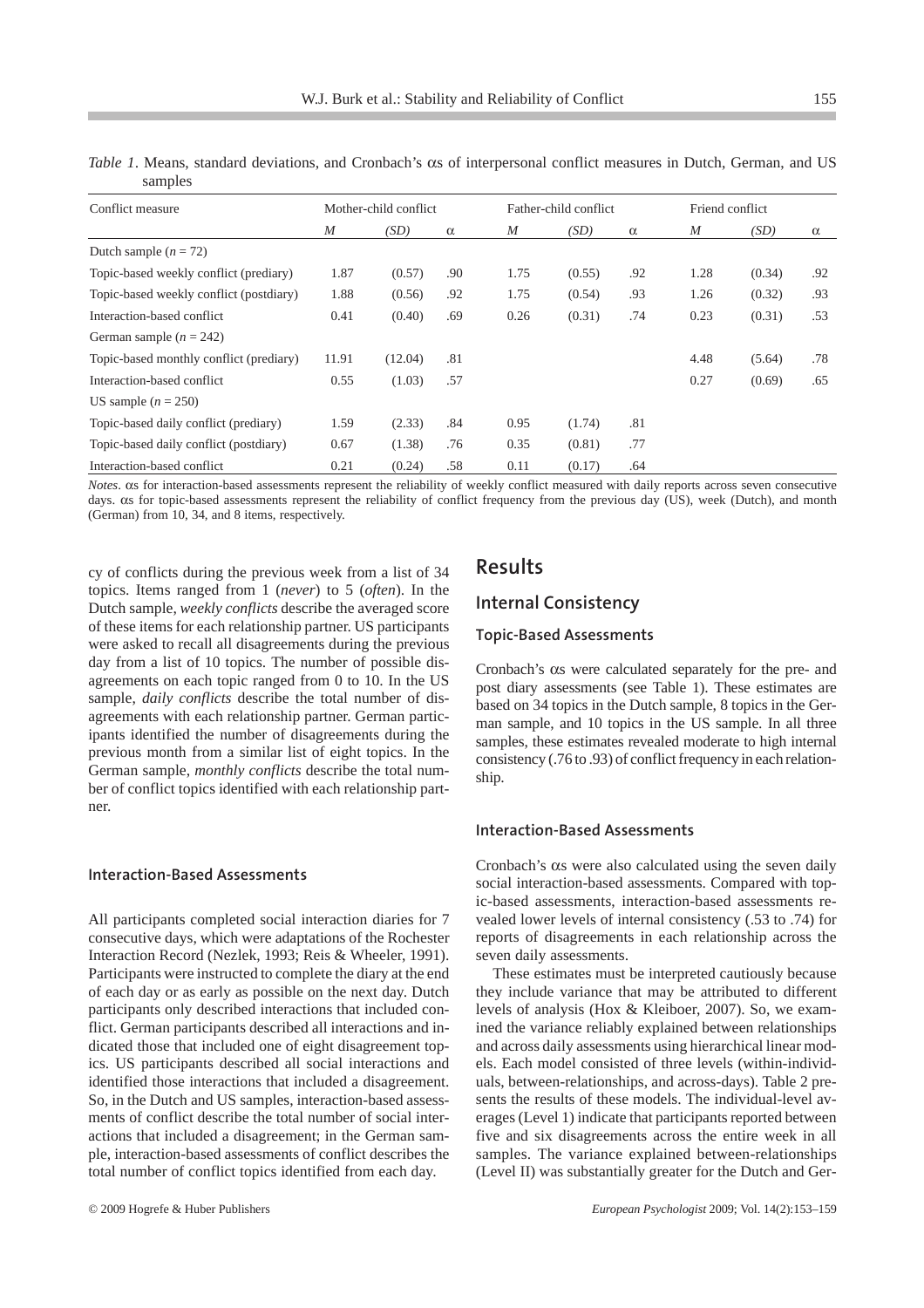#### *Table 2*. Hierarchical linear multilevel models assessing reliability of interaction-based assessments of conflict between-relationships and within-persons in Dutch, German, and US samples

|                           | Level I<br>(days) | Level II<br>(relationships) (individuals) | Level III |
|---------------------------|-------------------|-------------------------------------------|-----------|
| Dutch sample $(n = 72)$   |                   |                                           |           |
| N                         | 1,212 (5.64) 215  |                                           | 72        |
| Reliability intercept     |                   | 0.51                                      | 0.62      |
| German sample $(n = 242)$ |                   |                                           |           |
| N                         | 2,423 (5.13) 472  |                                           | 242       |
| Reliability intercept     |                   | 0.53                                      | 0.43      |
| US sample $(n = 250)$     |                   |                                           |           |
| N                         | 2,353 (5.29) 445  |                                           | 250       |
| Reliability intercept     |                   | 0.21                                      | 0.48      |

*Notes*. *N* refers to the total number of weekly social interactions reported (Level I), the total number of relationships (Level II), and the total number of participants (Level III), respectively. Values in parentheses represent individual-level averages. The reliability intercepts at Level II and Level III represent the variance explained between relationships and the (unique) variance explained at the individuallevel across daily assessments, respectively.

man sample than the US sample. Finally, the reliability intercept representing the variance reliably explained across days (Level III) suggested marginally adequate levels of consistency in the daily interaction-based measures of weekly conflict frequency in all three samples.

#### **Mean-Level Stability**

#### **Topic-Based Assessments**

Separate repeated measures ANOVAs examined changes in conflict frequency over time for the Dutch and US participants (only prediary assessments were available for German participants). In both analyses, gender was included as a between-subjects factor. Time (i.e., pre- and postdiary) was the repeated measure. Conflict frequency was the dependent variable. The analysis of the US sample also included age as a covariate. Separate analyses were conducted for each relationship. The only statistically significant differences involved the US sample. In mother-adolescent relationships, an interaction between gender and time emerged,  $F(1, 239) = 8.49$ ,  $p = .004$ . Females reported more disagreements on the prediary measure (*M* = 2.39, *SD*  $= 3.61$ ) than males ( $M = 1.18$ ,  $SD = 2.00$ ). In father-adolescent relationships, a main effect for gender emerged,  $F(1, 209) = 12.76, p < .001$ . Females reported more disagreements on both the pre-  $(M = 1.57, SD = 2.87)$  and postdiary assessments ( $M = 0.52$ ,  $SD = 1.15$ ) compared to males ( $M = 0.64$ ,  $SD = 1.41$ ; and  $M = 0.24$ ,  $SD = 0.64$ , for pre- and postdiary, respectively).

#### **Interaction-Based Assessments**

Separate repeated measures ANOVAs were performed to examine daily changes in the weekly diary measures in all three samples. In the analyses involving the Dutch and US samples, gender was included as a between-subjects factor; age was included as a covariate in the analyses for the German and US samples. Time (i.e., 7 days) was the repeated measure. The daily interaction-based assessments of conflict were the dependent variable. In each analysis, the frequency of conflict did not significantly change during the 7 consecutive days of diary assessments (i.e., all main effects and interactions were nonsignificant)

#### **Rank-Order Stability**

#### **Topic-Based Assessments**

Spearman correlations were computed for pre- and postdiary assessments of the Dutch and US participants (see Table 3). Nonparametric correlations were selected because of the skewed nature of the frequency measures. For the Dutch participants, weekly conflict frequency measures demonstrated moderately high levels of stability over the 1 year interval between assessments. In the US sample, the daily conflict frequency measures demonstrated lower levels of stability over the (approximately) 10 day time interval between assessments.

| <i>Table 3.</i> Nonparametric correlations assessing stability of |
|-------------------------------------------------------------------|
| interpersonal conflict measures in Dutch, German,                 |
| and US samples                                                    |

|                                | Mother-<br>child | Father-<br>child | Friend  |
|--------------------------------|------------------|------------------|---------|
|                                | ρ                | ρ                | ρ       |
| Dutch youth $(n = 72)$         |                  |                  |         |
| Topic-based weekly conflict    | $.74**$          | $.65**$          | $53**$  |
| Interaction-based conflict     | $.44**$          | $.28*$           | $.55**$ |
| German adolescents $(n = 242)$ |                  |                  |         |
| Interaction-based conflict     | $.40**$          |                  | $.38**$ |
| US young adults $(n = 250)$    |                  |                  |         |
| Topic-based daily conflict     | $33**$           | $.26**$          |         |
| Interaction-based conflict     | $.30**$          | $.25**$          |         |

*Notes*. ρ = Spearman's rho. Coefficients for interaction-based assessments represent associations between the average number of interactions with conflict on weekdays (Monday, Tuesday, Wednesday, and Thursday) and the average number of conflictual interactions on weekends (Friday, Saturday, and Sunday). Coefficients for topicbased assessments represent associations between pre- and postdiary assessments of daily conflicts for the US sample and weekly conflicts for the Dutch sample. Stability estimates for Dutch and US samples are based on the average number of conflicts; stability estimates for the German sample are based on average number of conflict topics.  $*_{p}$  < .05,  $*_{p}$  < .01.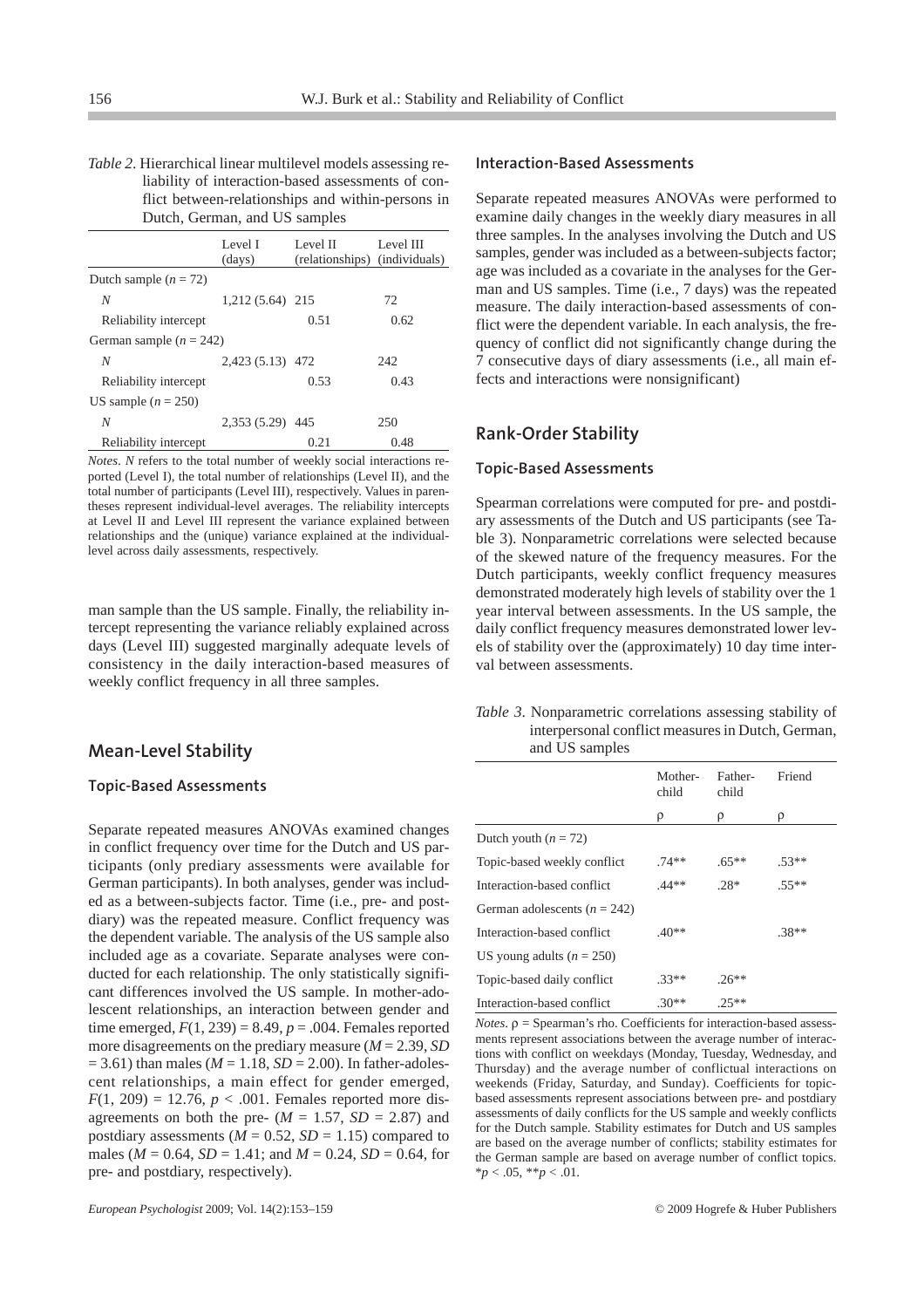ments.

#### **Interaction-Based Assessments**

Spearman correlations were also calculated based on the average number of interactions with conflict on weekdays (Monday, Tuesday, Wednesday, and Thursday) and weekends (Friday, Saturday, and Sunday). These revealed similar moderate levels of relative stability in each of the samples (see Table 3).

#### **Associations Between Interaction- and Topic-Based Assessments**

Finally, we examined associations between interactionbased and topic-based assessments of conflict frequency within samples. Spearman correlations were computed between assessments for each relationship. All correlations were significant ( $p < .05$ ). In the Dutch sample, diary assessments were moderately correlated with both the preand postdiary assessments of weekly disagreements with mother ( $r = .45$ ,  $r = .48$ ), father ( $r = .33$ ,  $r = .47$ ), and best friend  $(r = .28, r = .39)$ . In the German sample, the diary measure was moderately correlated with the prediary measure of monthly conflict with mothers  $(r = .39)$ ; this association was significantly lower for conflicts with best friends  $(r = .13)$ . In the US sample, the diary assessments were moderately correlated with both the pre- and postdiary topic-based assessments of conflicts with mother (*r* = .32, *r* = .47) and father (*r* = .34, *r* = .32). These findings suggest that retrospective topic-based assessments and diary-based methods are similar, but not identical, measures of conflict frequency.

# **Summary and Conclusions**

As expected, all measures of conflict frequency generally demonstrated moderate levels of temporal stability and adequate levels of internal consistency. Topic-based measures of weekly and monthly disagreements were somewhat more stable than daily interaction-based measures. Interaction-based diary assessments demonstrated similarly moderate levels of consistency across relationships and did not differ as a function of adolescent gender. Assessments of conflict frequency were also moderately correlated within relationships and samples. Collectively, our findings suggest conflict frequency may be consistently measured with both topic-based and interaction-based assessments of disagreements with parents and peers, with both cue-based measures being moderately associated within samples and relationships.

In all three studies, conflict was defined as behavioral opposition and disagreement. This operationalization separates the frequency of conflicts from other distinct aspects of the disagreement, such as emotional intensity, impact on the relationship, and strategy used for resolution. Distinguishing the unique effects of these qualitatively different components is crucial for understanding the role of conflict in close relationships and the psychosocial adjustment of both relationship partners (Burk & Laursen, 2005; Laursen & Collins, 1994). Identifying disagreements from shorter reference periods represents an important means of controlling for various recollection biases and relationship perceptions (Feeney & Cassidy, 2003; Schwarz, 1999). However, daily topic-based assessments of mother-child disagreements were less stable for females compared to males. This difference was not expected, and needs to be replicated. Overall our findings suggest measures of daily disagreements demonstrated adequate, but somewhat lower levels of consistency compared to weekly and monthly disagree-

Diary methods offer an attractive alternative for developmental researchers because of their ability to examine changes over the course of a day or week (see Bolger et al., 2003). However, diary methods are costly, both to the researcher and the participants. The response burden seems to be an especially important issue for adolescent participants, leading to either attrition or participants not completing all diary entries when prompted or instructed, a practice known as backfiling (Green, Rafaeli, Bolger, Shrout, & Reis, 2006). Electronic assessments, such as the online assessment used in our German study, are able to ensure diary entries are completed on time by checking the timing of entries. However, in this study, over half of the targeted female participants who started the diary study were excluded from the analyses because they failed to complete seven consecutive daily assessments. Manipulation checks did not identify substantial backfiling in our paper-andpencil assessments, but future research employing diary methods should ensure the integrity of the timing of diary entries and be wary of possible issues related to attrition or missing values.

Several caveats should be acknowledged. First, assessment techniques and reference periods were confounded among the three samples, thus, precluding a direct comparison of results. The German and US samples were most comparable, presenting a general picture of consistency in young adults' reports of disagreements with parents and friends; but future cross-cultural studies should address our limitations. It should be noted that our selection of German females, Dutch youth, and adolescents from the US was arbitrary. Furthermore, differences in age and gender across the three samples also limited between sample comparisons. Second, the studies presented here are based entirely on adolescent self-reports. Previous research suggests family members hold discrepant views of their shared experiences (Larson & Richards, 1994), so it remains to be seen whether these findings may be generalized to reports from both relationship partners. Third, we exclusively focused on cue-based measures of conflict frequency, without consideration of freely recalled disagreements. It is possible that freely recalled conflicts offer an advantage over cue-based measures because they avoid potential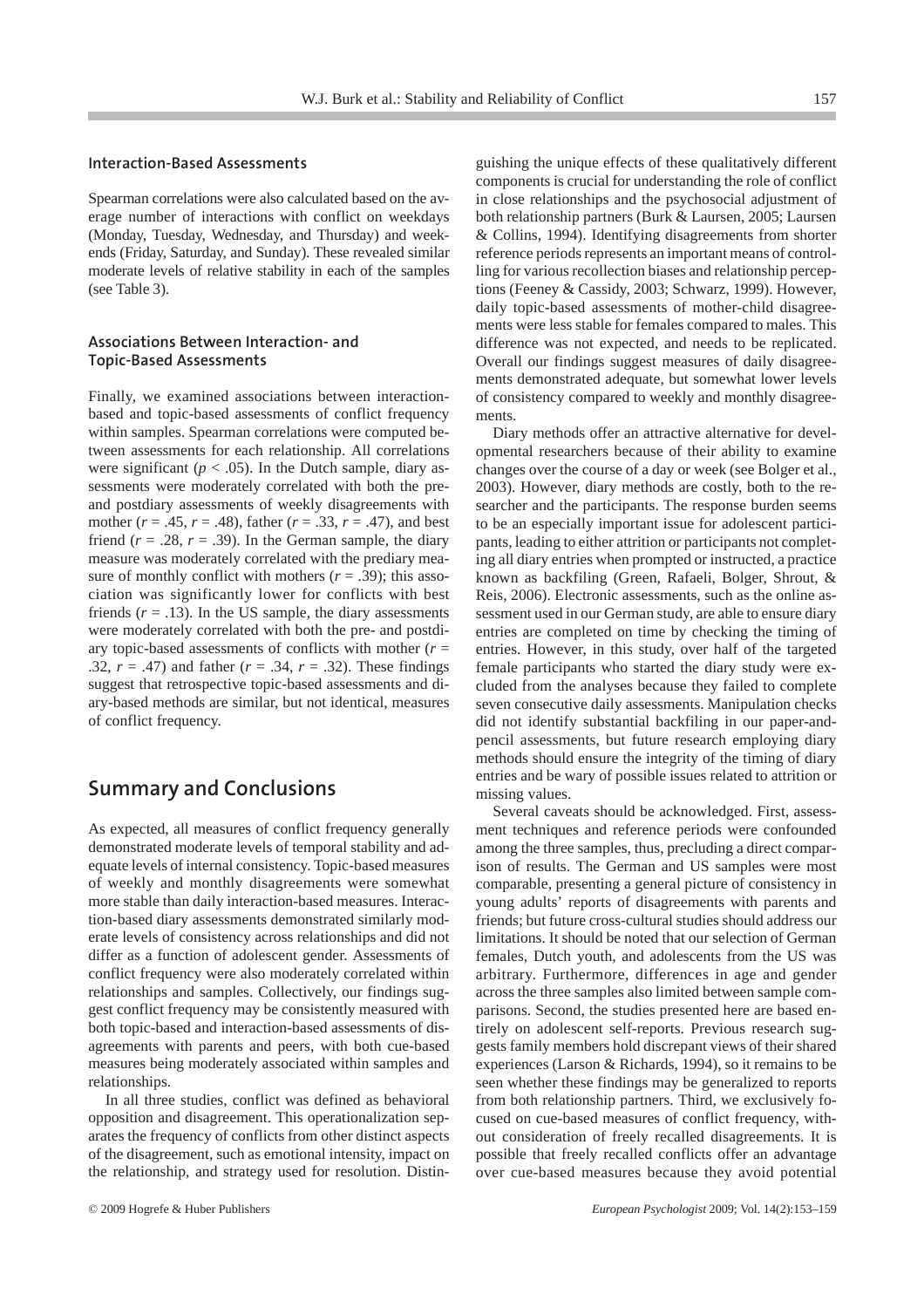method-related biases. So, the relative consistency of freely recalled conflicts compared to cue-based measures remains an open question. Finally, we did not investigate the validity of the various conflict frequency measures. Topic-based assessments of conflict frequency have been demonstrated to be an important predictor, correlate, and consequence of various measures of youth adjustment (e.g., Adams & Laursen, 2007); less is known about the predictive validity of interaction-based measures.

Despite these limitations, this brief report offers some valuable insights relating to the assessment of conflict frequency. We presented findings from three independent samples that suggest conflict frequency may be reliably assessed with daily, weekly, and monthly assessments using either topic-based or interaction-based cues. Topic-based and interaction-based diary methods were also found to be moderately correlated. However, these associations were not high enough to indicate that both assessment techniques provide an identical picture of conflict frequency in close relationships. Incorporating both diary and survey measures into a single latent construct (see Hox & Kleiboer, 2007) seems to provide a promising avenue to more thoroughly examine convergent and discriminant validity and the nature of shared and unshared variance between assessments.

Measuring the frequency of interpersonal conflict presents researchers with several important decisions, including the appropriate length of reference periods, type of recollection cues, and length of time between longitudinal assessments. Each choice represents a trade-off between the biases inherent in longer reference periods and the relative instability inherent in daily snapshots of close relationship functioning. Daily assessments with shorter intervals between longitudinal time points may provide the most advantageous assessment strategy, combining the best (and avoiding the worst) of both strategies.

#### **Acknowledgments**

The first author was supported by a grant from the Swedish Research Council to Margaret Kerr and Håkan Stattin during preparation of this manuscript. Brett Laursen received support from the US National Institute of Child Health and Human Development (HD 33006) and the US National Institute of Mental Health (MH 58116).

# **References**

- Adams, R.E., & Laursen, B. (2007). The correlates of conflict: Disagreement is not necessarily detrimental. *Journal of Family Psychology, 21,* 445–458.
- Bolger, N., Davis, A., & Rafaeli, E. (2003). Diary methods: Capturing life as it is lived. *Annual Review of Psychology, 54*, 579–616.
- Burk, W.J., & Laursen, B. (2005). Adolescent perceptions of friendship and their associations with individual adjustment. *International Journal of Behavioral Development*, *29*, 156–164.
- Feeney, B.C., & Cassidy, J. (2003). Reconstructive memory related to adolescent-parent conflict interactions: The influence of attachment-related representations on immediate perceptions and changes in perceptions over time. *Journal of Personality and Social Psychology, 85*, 944–955.
- Green, A.S., Rafaeli, E., Bolger, N., Shrout, P.E., & Reis, H.T. (2006). Paper or plastic? Data equivalence in paper and electronic diaries. *Psychological Methods, 11*, 87–105.
- Hox, J.J., & Kleiboer, A.M. (2007). Retrospective questions or a diary method? A two-level multitrait-multimethod analysis. *Structural Equation Modeling: A Multidisciplinary Journal, 14*, 311–325.
- Larson, R., & Richards, M.H. (1994). *Divergent realities: The emotional lives of mothers, fathers, and adolescents*. New York: Basic Books.
- Laursen, B. (1993). The perceived impact of conflict on adolescent relationships. *Merrill-Palmer Quarterly, 39*, 535–550.
- Laursen, B., & Collins, W.A. (1994). Interpersonal conflict during adolescence. *Psychological Bulletin, 115*, 197–209.
- Laursen, B., & Koplas, A.L. (1995). What's important about important conflicts? Adolescents' perceptions of significant daily disagreements. *Merrill-Palmer Quarterly, 41*, 536–553.
- Nezlek, J.B. (1993). The stability of social interaction. *Journal of Personality and Social Psychology, 65*, 930–941.
- Reis, H.T., & Wheeler, L. (1991). Studying social interaction with the Rochester Interaction Record. *Advances in Experimental Social Psychology, 24,* 269–318.
- Schwarz, N. (1999). Self-reports: How the questions shape the answers. *American Psychologist, 54*, 93–105.
- Stattin, H., & Klackenberg, G. (1992). Discordant family relations in intact families: Developmental tendencies over 18 years. *Journal of Marriage and the Family, 54*, 940–956.
- Thomas, D.L., & Diener, E. (1990). Memory accuracy in the recall of emotions. *Journal of Personality and Social Psychology, 59*, 291–297.
- Van Doorn, M.D., Branje, S.J.T., Hox, J.J., & Meeus, W.H.J. (in press). Intraindividual variability in adolescents' perceived relationship satisfaction: The role of daily conflict. *Journal of Youth and Adolescence*.
- Winkielman, P., Knäuper, B., & Schwarz, N. (1998). Looking back at anger: Reference periods change the interpretation of emotion frequency questions*. Journal of Personality and Social Psychology, 75*, 719–728.

About the authors

William J. Burk is an Assistant Professor in Clinical Child and Adolescent Studies at Leiden University, The Netherlands. His research generally concerns the complementary nature of parental and peer influences on youth psychosocial adjustment.

Jaap Denissen is currently Junior Professor of Personality Development at Humboldt University of Berlin, Germany. His research interests focus on the interplay between personality and social relationships in the evolutionary and ontogenetic development of personality, using a lifespan perspective.